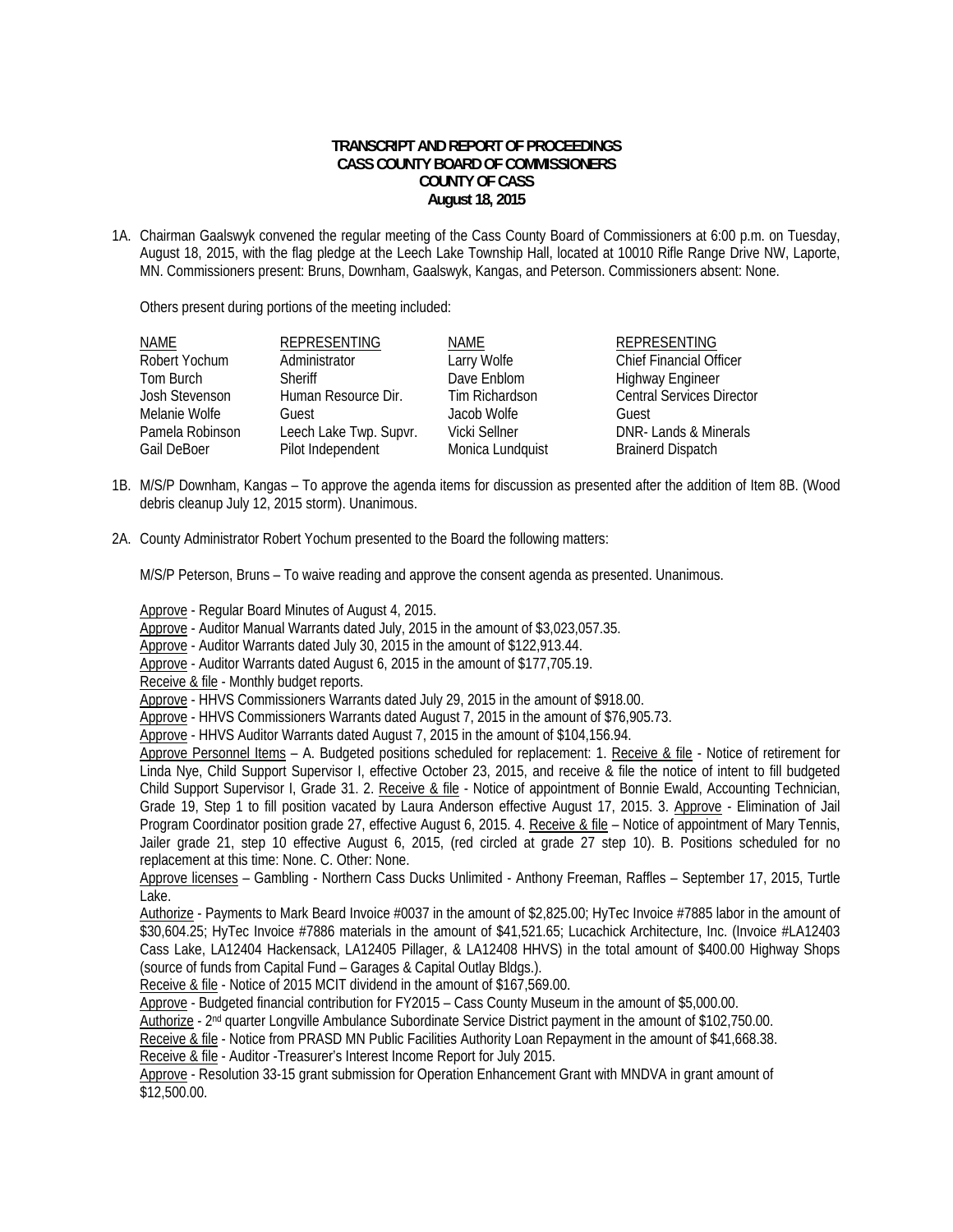Commissioner Peterson offered Resolution No. 33-15 and moved its adoption, Commissioner Bruns seconded:

BE IT RESOLVED by Cass County that the County enter into the attached Grant Contract with the Minnesota Department of Veterans Affairs (MDVA) to conduct the following Program: County Veterans Service Office Operational Enhancement Grant Program. The grant must be used to provide outreach to the county's veterans; to assist in the reintegration of combat veterans into society; to collaborate with other social service agencies, educational institutions, and other community organizations for the purposes of enhancing services offered to veterans; to reduce homelessness among veterans; and to enhance the operations of the county veterans service office, as specified in Minnesota Laws 2013 Chapter 142 Article 4. This Grant should not be used to supplant or replace other funding.

BE IT FURTHER RESOLVED by the Cass County Board Commissioners that Jeff Woodford, the County Veterans Service Officer, be authorized to execute the attached Grant Contract for the above mentioned Program on behalf of the County.

Resolution No. 33-15 was declared adopted upon the following vote: Ayes: Bruns, Downham, Gaalswyk, Kangas, Peterson. Nays: None.

 Accept – Offer to buy a hydraulic ram located at the Pine River Transfer Station to Requip, LLC in the amount of \$2,000.00. Approve - Transfer of funds from Unorganized Township fund to Cass County Road and Bridge fund in the amount of \$111,570.79 for road maintenance and administration costs from January through July 2015.

Authorize - Purchase and installation of window blinds in the historic Courthouse by accepting the quote from Bay Carpet and Tile in the amount of \$9,293.00.

Authorize - Nomination of Cass County/Leech Lake Band of Ojibwe MOU for 2015 AMC County Achievement Award.

3A. Jacob Wolfe explained his request for an Eagle Scout project at the Deep Portage Conservation Reserve. Mr. Wolfe proposed he be allowed to provide materials and labor to make improvements to the shooting area including: 1.) construct shelving for better storage of equipment in their shed, 2.) construct new seating benches along with repairing old ones to allow more people to sit while instructions are given, 3.) repair the clay pigeon storage boxes by adding on a new roof and new doors and sides as needed 4.) repair a shelter that protects one of the throwers by adding new plywood and shingling the roof, 5.) construct new floors for the shooting stands, and 6.) clearing brush that gets in the way of the shooters and the clay pigeons. Mr. Wolfe presented Resolution No. 34-15 for consideration by the Board. The Board thanked Jacob for his efforts.

Commissioner Kangas offered Resolution No. 34-15 and moved its adoption, Commissioner Bruns seconded:

Whereas, Cass County and the Deep Portage Conservation Foundation have an agreement regarding the care and maintenance of the Deep Portage Reserve, and

Whereas, the shooting range area at Deep Portage Reserve is in need of maintenance and improvements, and

Whereas, the Deep Portage Conservation Foundation is a 501(c) (3) nonprofit organization, and

Whereas, Jacob Wolfe desires to complete an Eagle Scout project at Deep Portage Reserve.

Now therefore, be it resolved that the Cass County Board of Commissioners do hereby approve the planned Eagle Scout project and improvements at the Deep Portage Reserve.

Resolution No. 34-15 was declared adopted upon the following vote: Ayes: Bruns, Downham, Gaalswyk, Kangas, Peterson. Nays: None.

3B. Vicki Sellner of the MNDNR Land and Mineral Division appeared before the Board to describe the non-ferrous metallic minerals lease sale process that refers to all metals except iron ore and taconite. Nonferrous metallic minerals include elements such as copper, nickel, platinum, palladium, gold, silver, cobalt, chromium, zinc, lead, bismuth, tin, tungsten, tantalum, or niobium. Ms. Sellner explained that the State of MN is offering mineral leases over 6,600 acres located in the Cass County Townships of Beulah, Crooked Lake, Smoky Hollow and Thunder Lake. DNR has previously notified the Townships as well as Tribal government. The sale date will be determined after the public comment period loses on August 21, 2015. The Board thanked Ms. Sellner for the update.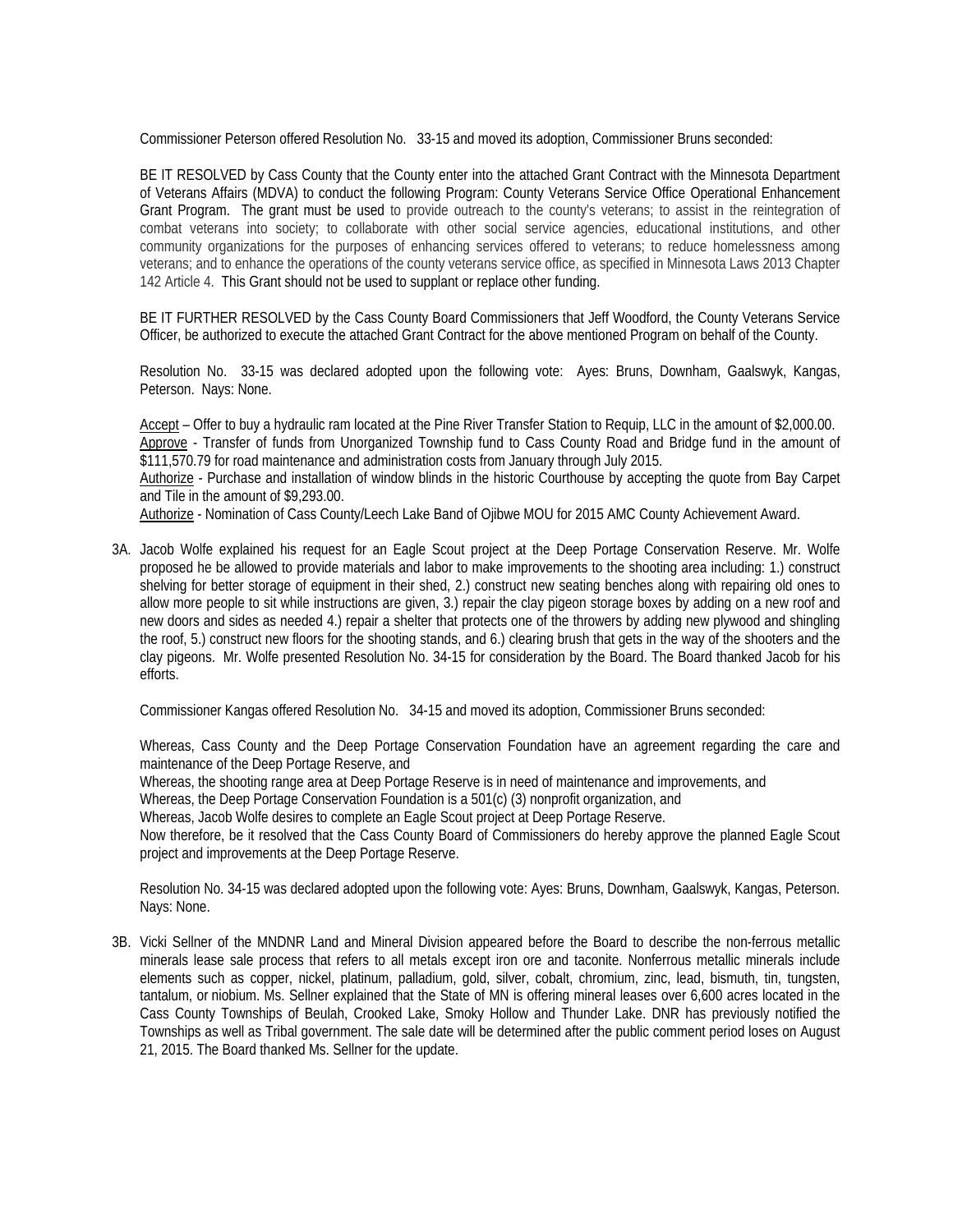4A. Central Services Director Tim Richardson discussed a deferred maintenance project to repair perimeter electric baseboards in the Courthouse Annex and to install controls that will coordinate with the existing Building Automation System (BAS). Currently, the baseboards are controlled by thermostats and have controls for each bank. The remaining HVAC controls regulate the air handlers by temperature, and time, but cannot do that with the perimeter electric baseboards. Mr. Richardson explained the energy cost savings of adding the baseboards to the rest of the system. The project cost will be \$9,500 for Honeywell parts and labor (not to exceed), additional wiring for the controls of \$7,330, and when each section of baseboard is inspected, those that need replacing will be done at that time, total cost of the project should not exceed \$25,000.

 M/S/P Kangas, Downham – To authorize the repair of perimeter electric baseboard heating units and related controls in the Courthouse Annex as presented not to exceed \$25,000.00. (Source of funds from deferred maintenance account). Unanimous.

- 4B. Mr. Richardson demonstrated the new Cass County website to the Commissioners and those in attendance. No action necessary.
- 5A. Sheriff Tom Burch discussed the video systems and cameras in the jail and remaining courthouse campus. Mr. Burch added that a future capital plan project should consider combining the two separate security systems into one (Courthouse and jail). No action necessary at this time.
- 6A. Chief Financial Officer Larry Wolfe presented the 2015-2016 Propane bids for County buildings, Longville subordinate service district ambulance facility, and the Deep Portage Environmental Learning Center.

M/S/P Peterson, Kangas – To accept the quote for propane for the 2015-2016 heating season from the apparent low bidder of Lakes Gas Company at a rate of \$0.530 per gallon delivered by transport semi-trailer and a rate of \$0.830 per gallon delivered by bulk truck. Unanimous.

Quotes are based on estimated gallons of transport of 60,000, and bulk of 40,900

| Bidder                   | Bid per gallon                                          | <b>Estimated cost</b> | Total estimated cost |
|--------------------------|---------------------------------------------------------|-----------------------|----------------------|
| Lakes Gas Company        | Transport \$0.530 per gallon<br>Bulk \$0.830 per gallon | 31,800.<br>33,532.    | \$65,332.00          |
| Ferrellgas               | Transport \$0.720 per gallon<br>Bulk \$0.990 per gallon | 43,200.<br>39.996.    | \$83,196.00          |
| Gas Service Co.-Amerigas | Transport \$1.110 per gallon<br>Bulk \$1.260 per gallon | 66,600.<br>50,904.    | \$117,504.00         |

- 7A. Human Resource Director Josh Stevenson presented the 2015 market study by Arthur J. Gallagher & Company of the Cass County Cafeteria Plan. Mr. Stevenson reported that the results of the study are consistent with current Insurance Committee strategies and recommended that the County consider purchasing some services from Arthur J. Gallagher & Company through December 31, 2016 (evaluate after new CFO is appointed). By consensus the Board referred the study to the Cass County Insurance Committee for possible recommendations.
- 8A. Highway Engineer Dave Enblom asked for Board authorization to proceed with bids for 2015 capital projects at the Hackensack and Pillager shops. Mr. Enblom explained that the project scope is to build 20' by 55' additions to existing shops to provide office space and small utility vehicle storage with an estimated cost of \$37,500.00 per shop.

 M/S/P Downham, Bruns – To approve proceeding with bids planned for 2015 capital projects at Hackensack and Pillager shops project scope is to build 20' by 55' additions to existing shops to provide office space and small utility vehicle storage with an estimated cost of \$37,500.00 per each shop. Unanimous.